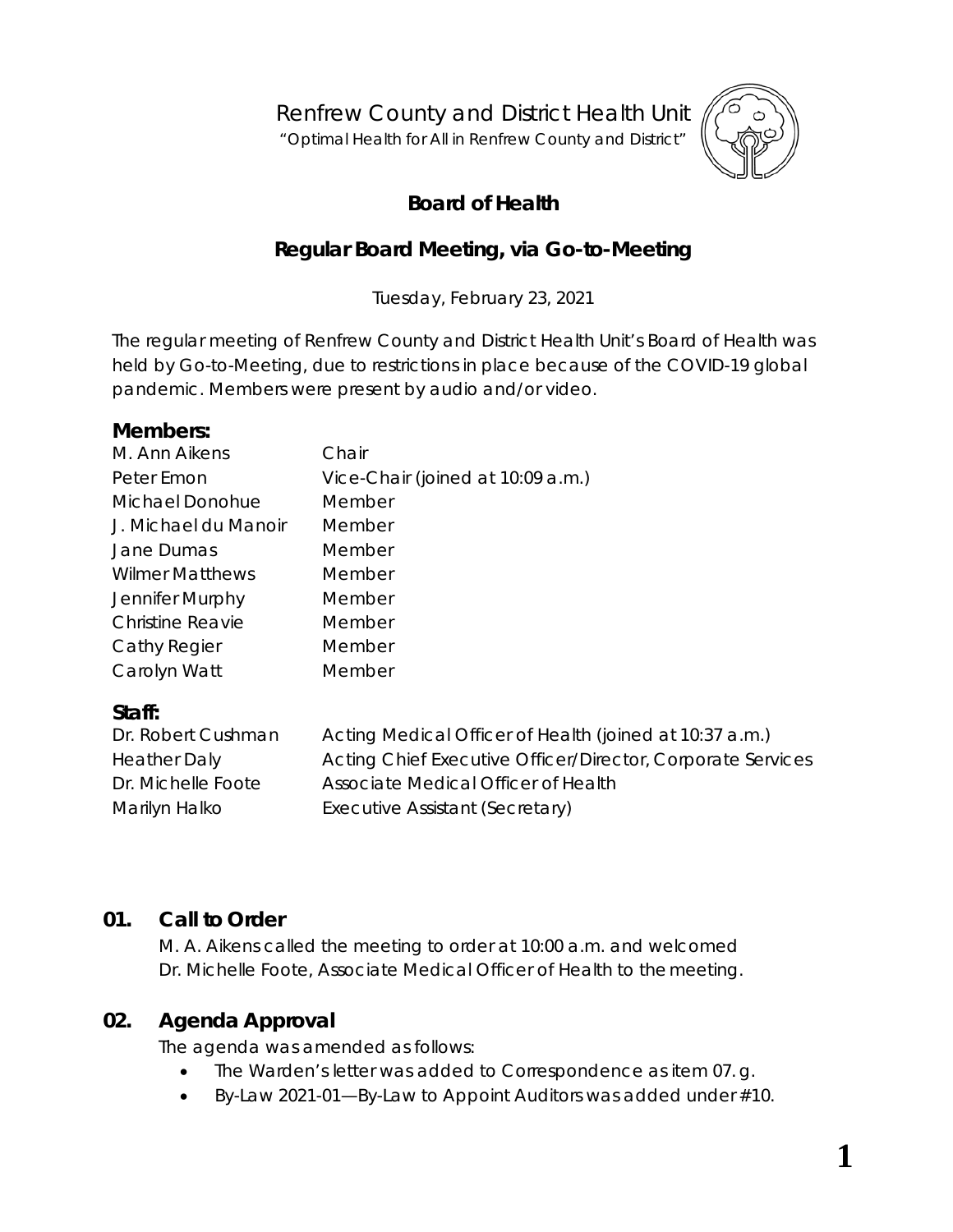### **Resolution: # 1 BoH 2021-Feb-23**

A motion by J. Dumas; seconded by C. Watt; be it resolved that the Board approve the agenda, as amended.

Carried

#### **03. Declarations of Conflict of Interest** There were no declarations of conflict of interest.

### **04. Delegations**

There were no delegations.

### **05. Minutes of Previous Meetings (Approval)**

a. Special Board Levy Meeting Minutes 2020-Dec-09 The meeting minutes for the Special Board Levy meeting held on Wednesday, December 09, 2020, via *GoToMeeting*, were approved, as presented.

## **Resolution: # 2 BoH 2021-Feb-23**

A motion by C. Reavie; seconded by W. Matthews; be it resolved that the Board approve the meeting minutes from the Special Board Levy meeting held on Wednesday, December 09, 2020, as presented.

Carried

b. Inaugural Board Meeting Minutes 2021-Jan-08 The meeting minutes for the Inaugural Board of Health meeting held on Friday, January 08, 2021, via *GoToMeeting*, were approved, as presented.

## **Resolution: # 3 BoH 2021-Jan-08**

A motion by J. Murphy; seconded by J. M. du Manoir; be it resolved that the Board approve the meeting minutes from the Inaugural Board of Health meeting held on Friday, January 08, 2020, as presented.

Carried

### **06. Business Arising**

All items from the 2020-Dec-09 Special Board Levy Meeting Action List were completed.

\*Items were added to the *Parking Lot* following the Executive Committee meeting held on Tuesday, February 11, 2021.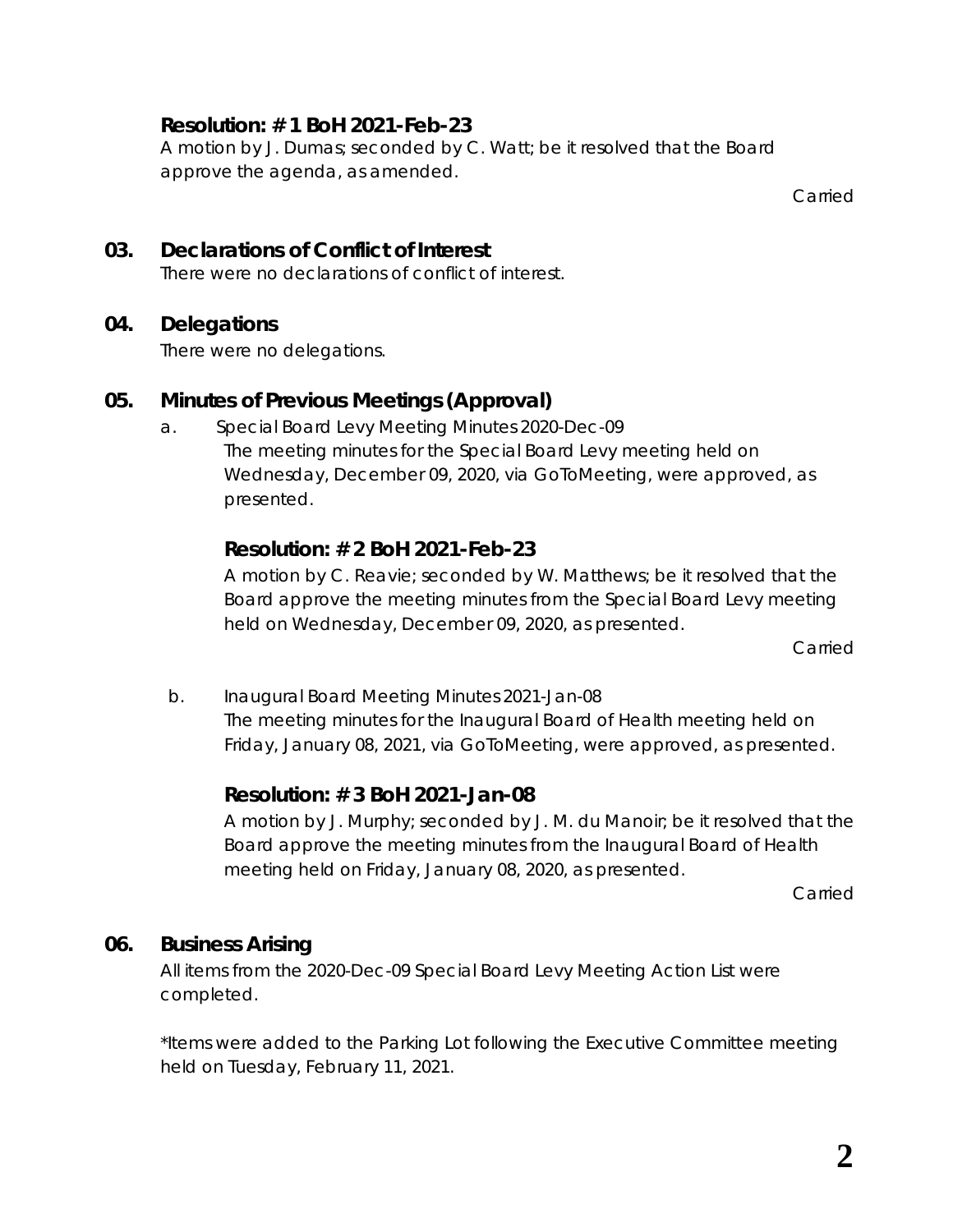It was noted that the extension of hiring authority expires on 2021-Mar-31.

At 10:09 a.m., Peter Emon, Vice-Chair joined the meeting.

## **07. Correspondence**

The Board received the following correspondence:

| Subject: |                                                                            | From:                                                                                                                                        | Action:                                                                                                         |
|----------|----------------------------------------------------------------------------|----------------------------------------------------------------------------------------------------------------------------------------------|-----------------------------------------------------------------------------------------------------------------|
| a.       | <b>Letter School Nutrition</b><br>Program                                  | • Council of Ontario<br>Directors of<br><b>Education CODE and</b><br><b>Council of Ontario</b><br>Medical Officers of<br><b>Health COMOH</b> | Sent by email on<br>2021-Feb-05<br>Received as<br>$\bullet$<br>information                                      |
| b.       | <b>Letter School Reopening</b>                                             | • Council of Ontario<br>Medical Officers of<br><b>Health COMOH</b>                                                                           | Sent by email on<br>2021-Feb-05<br>Received as<br>$\bullet$<br>information.                                     |
| C.       | <b>Letter Paid Sick</b><br>Leave                                           | $\bullet$ alPHa                                                                                                                              | Sent by email on<br>$\bullet$<br>2021-Feb-05<br>Received as<br>information.                                     |
| d.       | <b>Support for Bill 216 Food</b><br>Literacy for Students Act,<br>2020     | • Peterborough Public<br>Health                                                                                                              | Sent by email on<br>$\bullet$<br>2021-Feb-09<br>Received as<br>$\bullet$<br>information.                        |
| е.       | <b>Paid Sick Leave during</b><br>an Infectious Disease<br><b>Emergency</b> | · Peterborough Public<br>Health                                                                                                              | Sent by email on<br>2021-Feb-17<br>Received as<br>$\bullet$<br>information.                                     |
| f.       | <b>Paid Sick Leave during</b><br><b>COVID-19 and Beyond</b>                | • Chatham-Kent Public<br>Health                                                                                                              | • Sent by email on<br>2021-Feb-17<br>Received as<br>information.                                                |
| g.       | <b>Warden's Letter</b>                                                     | • County of Renfrew                                                                                                                          | Sent by email on<br>2021-Feb-22 as<br>background<br>information for the<br>Resources<br><b>Committee Report</b> |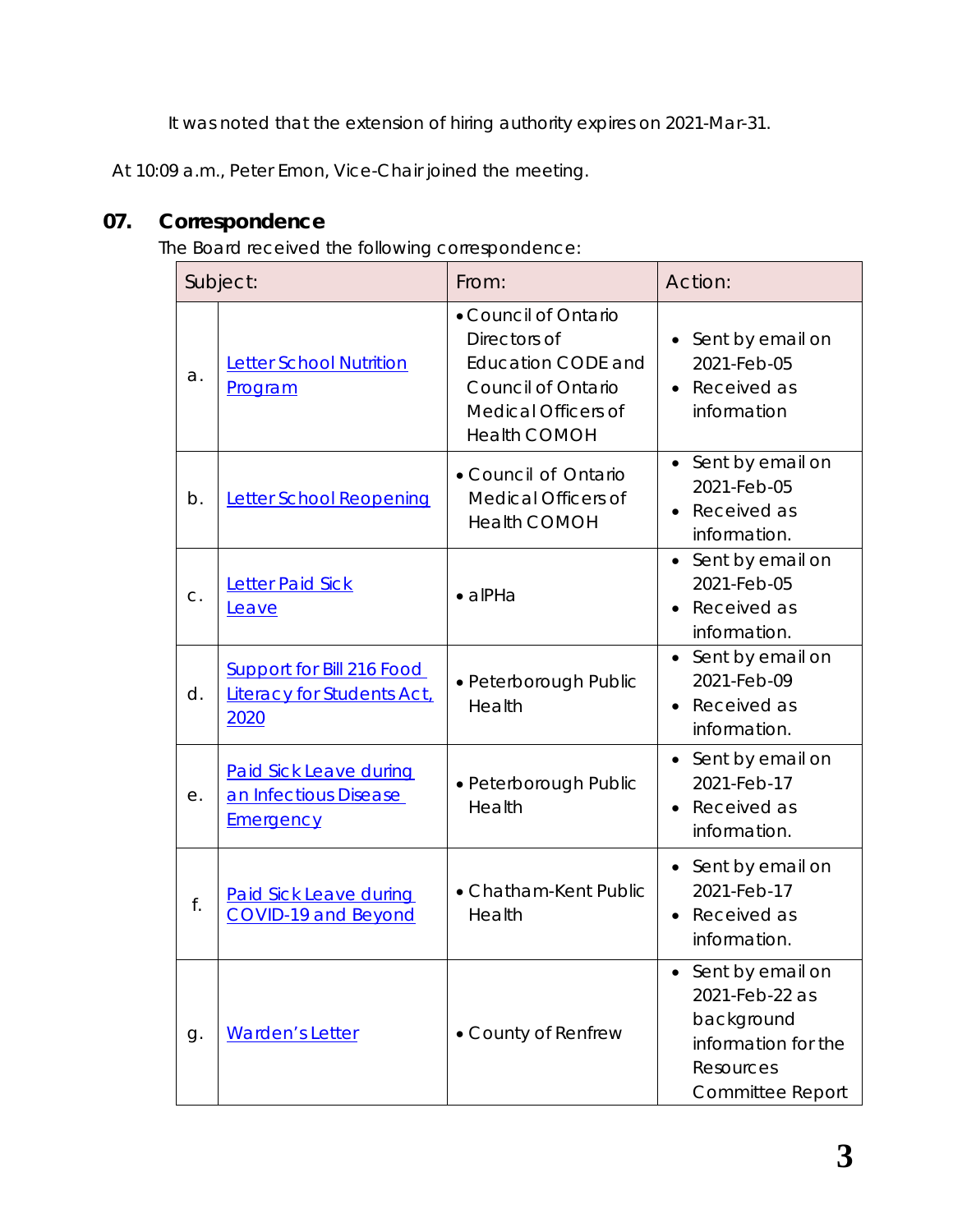The above correspondence: items 07. a., b., c., d., e., and f. were bundled together and referred to the Executive Committee, as determinants of health, for placement in the *Action List—Parking Lot*.

*Board Committee Reports* moved up on the agenda to item 08. a. and b., until Dr. Robert Cushman, Acting Medical Officer of Health, could join the meeting.

## **08. Board Committee Reports**

#### a. Executive

P. Emon, Executive Committee Chair, presented the following report to the Board:

• [Executive Committee Board](https://www.rcdhu.com/wp-content/uploads/2021/11/09.-a.-Executive-Committee-Board-Report-for-2021-Feb-23.pdf) Report—2021-Feb-11

At the Executive Committee meeting, scheduled for April 8, 2021, Committee Chairs will present their Committee's top priorities for the 2021 RCDHU Board Work Plan.

The Board Chair stepped through each item on the *Executive Committee Board Report* and called for questions from the Board Members.

### **Resolution: # 4 BoH 2021-Feb-23**

A motion by P. Emon; seconded by C. Reavie; be it resolved that the Board accept the Executive Committee Board Report.

Carried

b. Resources

J. M. du Manoir, Resources Committee Chair, presented the following report to the Board:

• [Resources Committee Board Report](https://www.rcdhu.com/wp-content/uploads/2021/11/Resources-Committee-Board-Report-2020-Feb-23-with-links.pdf) with [Briefing](https://www.rcdhu.com/wp-content/uploads/2021/11/08.-a.-Briefing-Note-February-2021.pdf) Note-2021-Feb-16

H. Daly reported that a final inspection is pending by the City of Pembroke Building Inspector, for the full occupancy certificate. There are several completion reports due from the architect and engineer as well.

At 10:37 a.m., Dr. Robert Cushman, Acting Medical Officer of Health joined the meeting.

When Dr. Cushman joined the meeting the *Resources Committee Board Report* was put on hold and continued after the completion of Dr. Cushman's *Report to the Board*.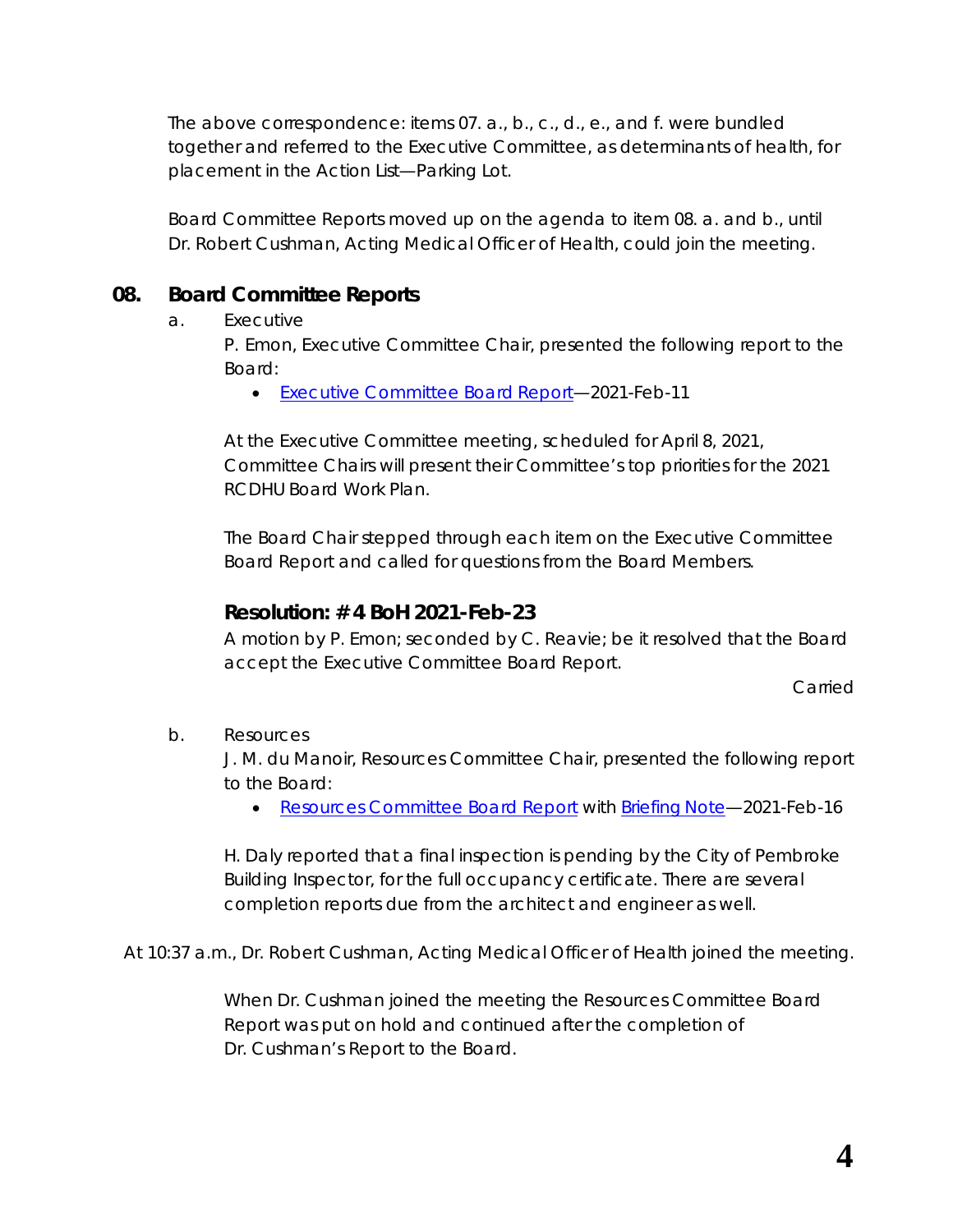### **09. Staff Reports**

a. Report to the Board—Acting Medical Officer of Health Dr. Robert Cushman, Acting Medical Officer of Health, Renfrew County and

District Health Unit, presented the following written report to the Board:

• [Report to the](https://www.rcdhu.com/wp-content/uploads/2021/11/08.-a.-Report-to-the-Board-Acting-Medical-Officer-of-Health-February-23-2021.pdf) Board

The Report included the following documents:

- Appendix A
	- [Biography—Dr. Michelle](https://www.rcdhu.com/wp-content/uploads/2021/11/Biography-Michelle-Foote.pdf) Foote
- Appendix B—Update on Ontario Health Teams (OHT): Four Rivers and Renfrew County
	- [Ontario Health Teams—OHT Update and Network 24](https://www.rcdhu.com/wp-content/uploads/2021/11/OHT-Network-24.pdf) Overview
	- [Green Light for Ontario Health Team](https://www.rcdhu.com/wp-content/uploads/2021/11/Green-Light.pdf) Application
	- [Target audience: Four Rivers OHT members' internal](https://www.rcdhu.com/wp-content/uploads/2021/11/Target-audience.pdf)  [audiences](https://www.rcdhu.com/wp-content/uploads/2021/11/Target-audience.pdf)
- Appendix C
	- [Renfrew County and District Health Unit—COVID-19](https://www.rcdhu.com/wp-content/uploads/2021/11/Target-audience.pdf)  [Epidemiology Update—February 14, 2021](https://www.rcdhu.com/wp-content/uploads/2021/11/Target-audience.pdf)
- Appendix D
	- [COVID-19 Vaccine Distribution and Administration Plan](https://www.rcdhu.com/wp-content/uploads/2021/11/COMPLETE-RCDHU-Vaccine-Distribution-and-Administration-Plan-2021-02-12-FINAL.pdf) [current as of February 12, 2021](https://www.rcdhu.com/wp-content/uploads/2021/11/COMPLETE-RCDHU-Vaccine-Distribution-and-Administration-Plan-2021-02-12-FINAL.pdf)
	- [COVID-19 Vaccine Distribution and Administration Plan](https://www.rcdhu.com/wp-content/uploads/2021/11/SUMMARY-RCDHU-Vaccine-Distribution-and-Administration-Plan-Summary-2021-02-12-FINAL.pdf)  [Summary—current as of February 12, 2021](https://www.rcdhu.com/wp-content/uploads/2021/11/SUMMARY-RCDHU-Vaccine-Distribution-and-Administration-Plan-Summary-2021-02-12-FINAL.pdf)

The Board Chair stepped through each item on Dr. Cushman's *Report to the Board* and called for questions or comments from Board Members.

Dr. Cushman and Dr. Foote answered questions and queries regarding items from the *Report*.

## **Resolution: # 5 BoH 2021-Feb-23**

A motion by C. Watt; seconded by J. Dumas; be it resolved that the Board accept the written report to the Board from Dr. Robert Cushman, Acting Medical Officer of Health.

Carried

## **08. Board Committee Reports (cont.)**

b. Resources Committee Board Report (continued) Resources Committee Chair—J. M. du Manoir resumed the *Resources Committee Board Report* at *Information* item #4.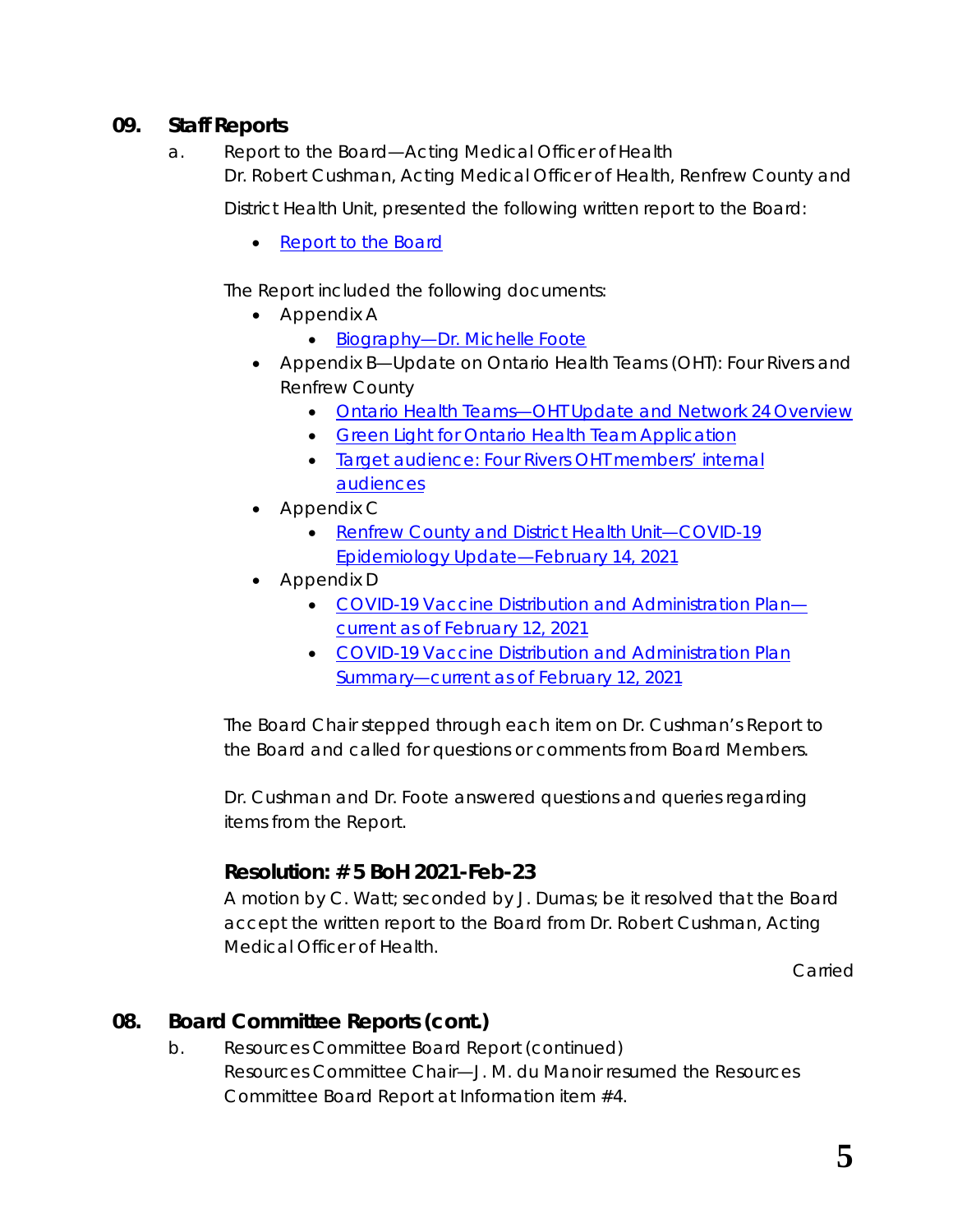The Board Chair stepped through each item on the *Resources Committee Board Report* and called for questions or comments from Board Members.

As a result, the following motions were brought forward:

### **Resolution: # 6 BoH 2021-Feb-23**

A motion by M. Donohue; seconded by J. Murphy; be it resolved that Recommendation 1 be severed from the Resources Committee Report and considered separately.

Defeated

| Yes | Name of Board Member  | <b>No</b> |
|-----|-----------------------|-----------|
|     | Aikens, M. Ann        |           |
|     | Donohue, Michael      |           |
|     | du Manoir, J. Michael |           |
|     | Dumas, Jane           |           |
|     | Emon, Peter           |           |
|     | Matthews, Wilmer      |           |
|     | Murphy, Jennifer      |           |
|     | Reavie, Christine     |           |
|     | Regier, Cathy         |           |
|     | Watt, Carolyn         |           |
| 3   | <b>Totals</b>         |           |

**Recorded Vote**

| Carried by:    |  |
|----------------|--|
| Lost by: $7-3$ |  |

### **Resolution: # 7 BoH 2021-Feb-23**

A motion by J. M. du Manoir; seconded by C. Reavie; be it resolved that the Board accept the Resources Committee Board Report.

Carried

| Yes | Name of Board Member  | Nο |
|-----|-----------------------|----|
|     | Aikens, M. Ann        |    |
|     | Donohue, Michael      |    |
|     | du Manoir, J. Michael |    |
|     | Dumas, Jane           |    |

**Recorded Vote**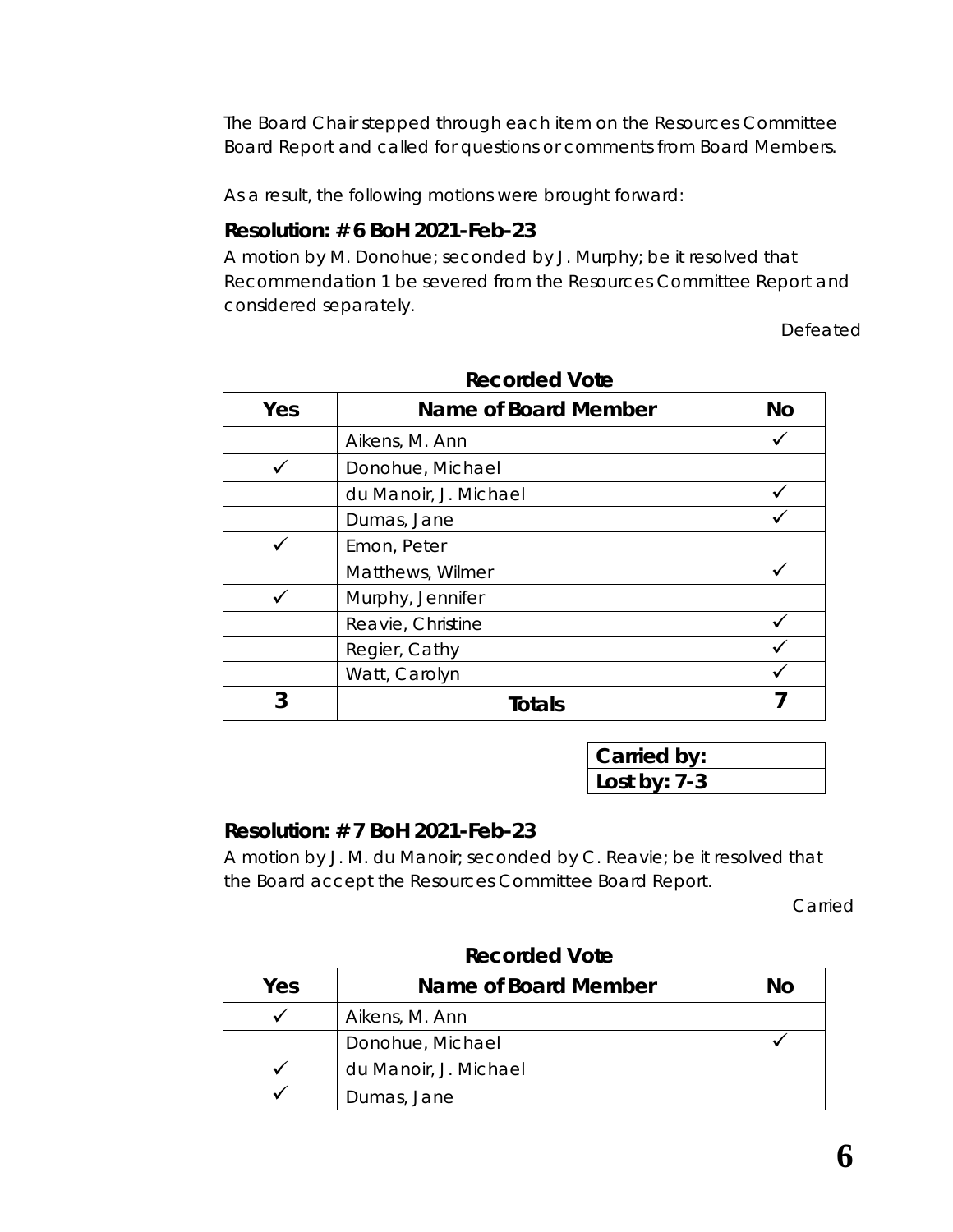| Emon, Peter       |  |
|-------------------|--|
| Matthews, Wilmer  |  |
| Murphy, Jennifer  |  |
| Reavie, Christine |  |
| Regier, Cathy     |  |
| Watt, Carolyn     |  |
| <b>Totals</b>     |  |

**Carried by: 7-3 Lost by:**

At 11:46 a.m., Dr. Cushman vacated the meeting.

### **Resolution: # 8 BoH 2021-Feb-23**

A motion by M. Donohue; seconded by P. Emon; be it resolved that staff be directed to prepare a report for the March 30<sup>th</sup> Board meeting on the procurement process followed, the number of bidders, where applicable, and the rationale to award the contract for the procurement of office furniture, as well as the contract for architectural/engineering consultants for the relocation of the head office to 141 Lake Street; And be it further resolved that Resolutions #3 RC 2021-02-16 and #4 RC 2021-02-16 be deferred to the March 30<sup>th</sup> Board meeting.

Defeated

| Yes | Name of Board Member  | <b>No</b> |
|-----|-----------------------|-----------|
|     | Aikens, M. Ann        |           |
|     | Donohue, Michael      |           |
|     | du Manoir, J. Michael |           |
|     | Dumas, Jane           |           |
|     | Emon, Peter           |           |
|     | Matthews, Wilmer      |           |
|     | Murphy, Jennifer      |           |
|     | Reavie, Christine     |           |
|     | Regier, Cathy         |           |
|     | Watt, Carolyn         |           |
|     | Totals                |           |

**Recorded Vote**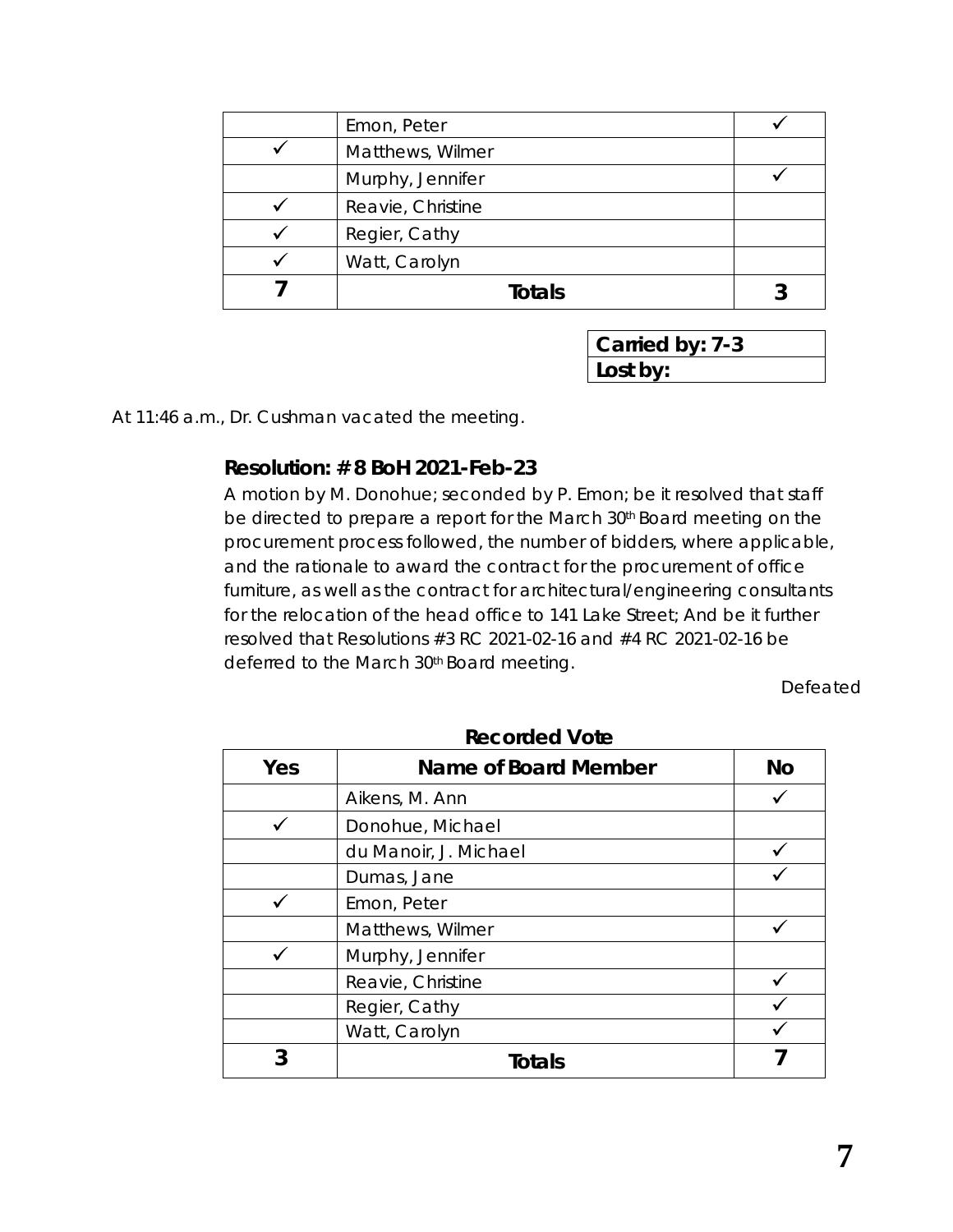| Carried by:    |  |
|----------------|--|
| Lost by: $7-3$ |  |

#### **10. By-Laws**

The Board approved **By-Law 2021-01—By-Law to Appoint Auditors**, contained in the Resources Committee Board Report, as amended.

### **Resolution: # 9 BoH 2021-Feb-23**

A motion by J. M. du Manoir; seconded by C. Watt; be it resolved that the Board approve By-Law 2021-01—By-Law to Appoint Auditors, as amended.

Carried

#### **11. New Business**

a. Board Chair Letter of Appreciation

The Board Chair M. A. Aikens requested direction from the Board to write a letter of appreciation to the former Board Chair—Janice Tiedje (aka— Janice Visneskie Moore), in recognition of the many years of service to Renfrew County and District Health Unit's Board of Health and to the people of Renfrew County and District.

### **Resolution: # 10 BoH 2021-Feb-23**

A motion by J. M. du Manoir; seconded by C. Watt; be it resolved that the Board direct the Board Chair to write a letter of appreciation to the former Board Chair—Janice Tiedje in recognition of the many years of service to Renfrew County and District Health Unit's Board of Health and to the residents of Renfrew County and District.

Carried

| Yes | Name of Board Member  | <b>No</b> |
|-----|-----------------------|-----------|
|     | Aikens, M. Ann        |           |
|     | Donohue, Michael      |           |
|     | du Manoir, J. Michael |           |
|     | Dumas, Jane           |           |
|     | Emon, Peter           |           |
|     | Matthews, Wilmer      |           |
|     | Murphy, Jennifer      |           |
|     | Reavie, Christine     |           |
|     | Regier, Cathy         |           |

**Recorded Vote**